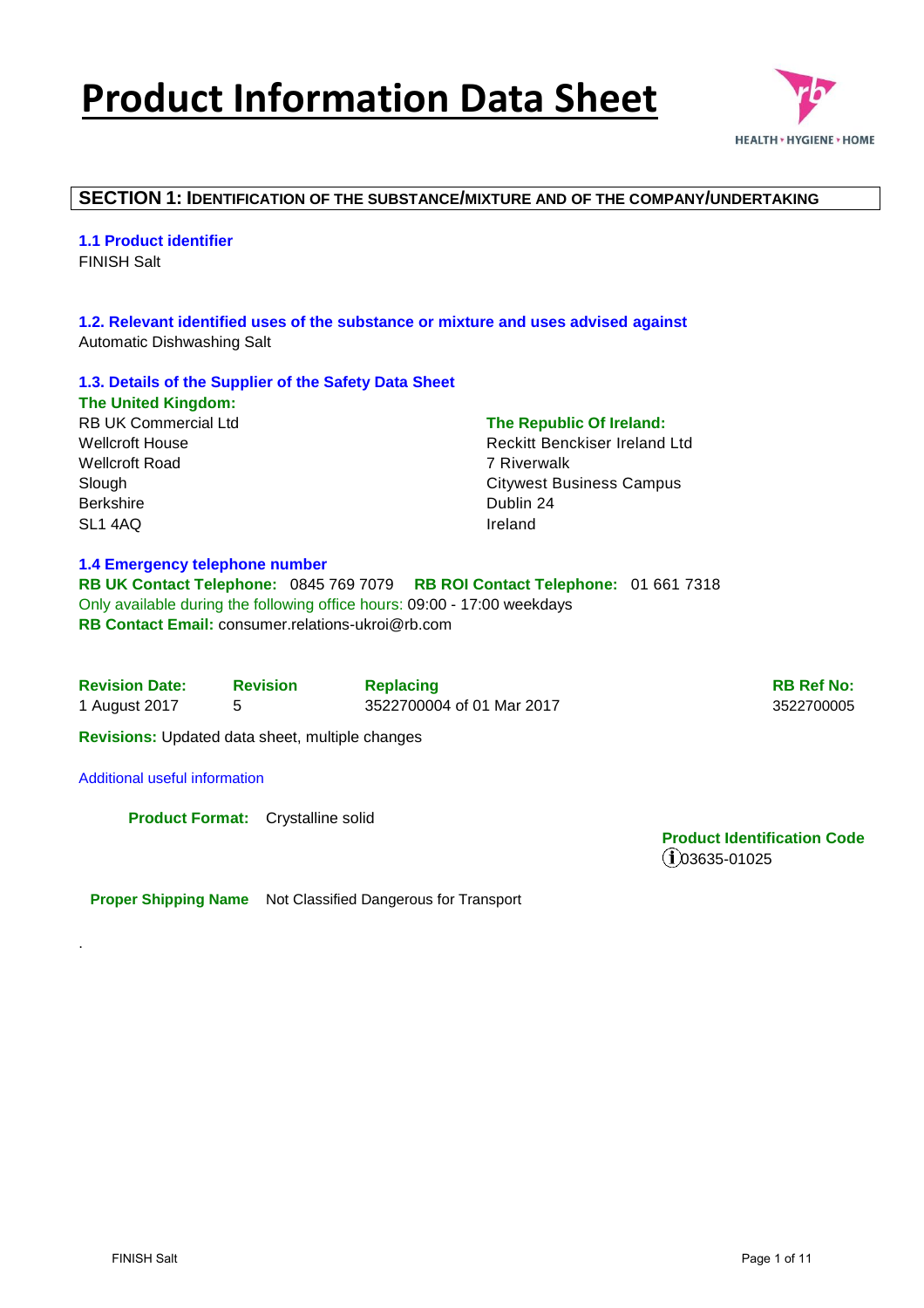| <b>SECTION 2: Hazards identification</b>                                                                                                                        |                                                                                                                                  |  |  |  |
|-----------------------------------------------------------------------------------------------------------------------------------------------------------------|----------------------------------------------------------------------------------------------------------------------------------|--|--|--|
| 2.1 Classification of the substance or mixture                                                                                                                  |                                                                                                                                  |  |  |  |
| <b>Product definition</b><br>: Mono-constituent substance                                                                                                       |                                                                                                                                  |  |  |  |
|                                                                                                                                                                 | Classification according to Regulation (EC) No. 1272/2008 [CLP/GHS]                                                              |  |  |  |
| Not classified.                                                                                                                                                 |                                                                                                                                  |  |  |  |
|                                                                                                                                                                 | The product is not classified as hazardous according to Regulation (EC) $1272/2008$ as amended.                                  |  |  |  |
|                                                                                                                                                                 | See Section 11 for more detailed information on health effects and symptoms.                                                     |  |  |  |
|                                                                                                                                                                 |                                                                                                                                  |  |  |  |
| <b>2.2 Label elements</b>                                                                                                                                       |                                                                                                                                  |  |  |  |
| <b>Signal word</b>                                                                                                                                              | : No signal word.                                                                                                                |  |  |  |
| <b>Hazard statements</b>                                                                                                                                        | : No known significant effects or critical hazards.                                                                              |  |  |  |
| <b>Precautionary statements</b>                                                                                                                                 |                                                                                                                                  |  |  |  |
| <b>General</b>                                                                                                                                                  | : Read label before use. Keep out of reach of children. If medical advice is needed,<br>have product container or label at hand. |  |  |  |
| <b>Prevention</b>                                                                                                                                               | : Not applicable.                                                                                                                |  |  |  |
| <b>Response</b>                                                                                                                                                 | : Not applicable.                                                                                                                |  |  |  |
| <b>Storage</b>                                                                                                                                                  | Not applicable.                                                                                                                  |  |  |  |
| <b>Disposal</b>                                                                                                                                                 | Not applicable.                                                                                                                  |  |  |  |
| <b>Hazardous ingredients</b>                                                                                                                                    | <b>ADW SALT ADSA001</b>                                                                                                          |  |  |  |
| <b>Supplemental label</b><br>elements                                                                                                                           | : Not applicable.                                                                                                                |  |  |  |
| <b>Annex XVII - Restrictions</b><br>on the manufacture,<br>placing on the market and<br>use of certain dangerous<br>substances, mixtures and<br><b>articles</b> | : None                                                                                                                           |  |  |  |
| <b>Special packaging requirements</b>                                                                                                                           |                                                                                                                                  |  |  |  |
| <b>Containers to be fitted</b><br>with child-resistant<br>fastenings                                                                                            | : Not applicable.                                                                                                                |  |  |  |
| Tactile warning of danger : Not applicable.                                                                                                                     |                                                                                                                                  |  |  |  |
| <b>2.3 Other hazards</b>                                                                                                                                        |                                                                                                                                  |  |  |  |
| <b>Substance meets the</b><br>criteria for PBT according<br>to Regulation (EC) No.<br>1907/2006, Annex XIII                                                     | : Not available.                                                                                                                 |  |  |  |
| <b>Substance meets the</b><br>criteria for vPvB according<br>to Regulation (EC) No.<br>1907/2006, Annex XIII                                                    | : Not available.                                                                                                                 |  |  |  |
| Other hazards which do<br>not result in classification                                                                                                          | : None known.                                                                                                                    |  |  |  |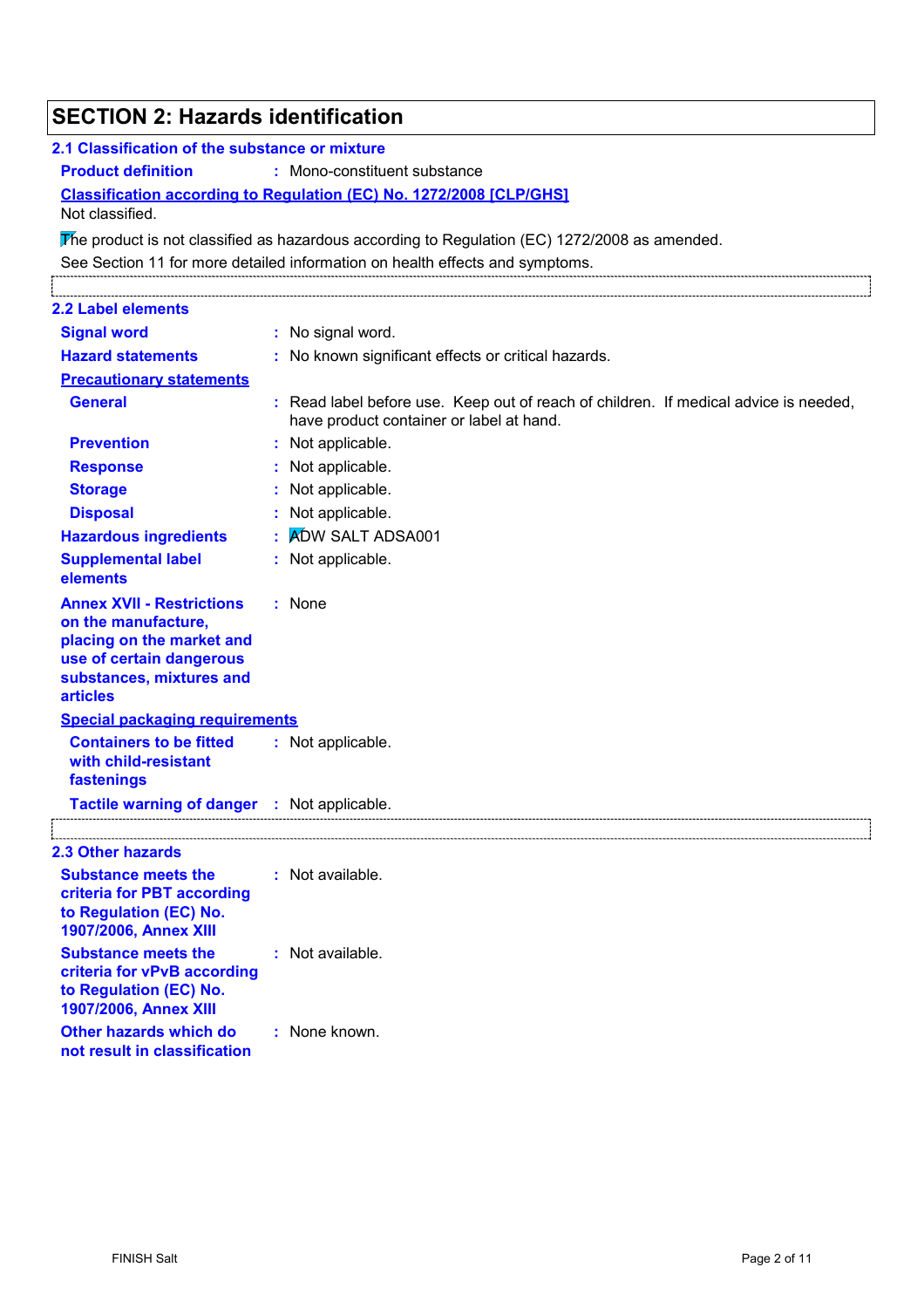### **SECTION 3: Composition/information on ingredients**

| <b>Product/ingredient name</b> | <b>Identifiers</b>                                                | %        | <b>Regulation (EC) No.</b><br>1272/2008 [CLP] | <b>Type</b> |
|--------------------------------|-------------------------------------------------------------------|----------|-----------------------------------------------|-------------|
| sódium chloride                | REACH #:<br>  01-2119485491-33<br>EC: 231-598-3<br>CAS: 7647-14-5 | 60 - 100 | Not classified                                | [A]         |

There are no additional ingredients present which, within the current knowledge of the supplier, are classified and contribute to the classification of the substance and hence require reporting in this section.

#### **Type**

[A] Constituent

[B] Impurity

[C] Stabilising additive

Occupational exposure limits, if available, are listed in Section 8.

### **SECTION 4: First aid measures**

### **4.1 Description of first aid measures**

| <b>Eye contact</b>                | : Immediately flush eyes with plenty of water, occasionally lifting the upper and lower<br>eyelids. Check for and remove any contact lenses. Get medical attention if irritation<br>occurs.                                                                                                                                                               |
|-----------------------------------|-----------------------------------------------------------------------------------------------------------------------------------------------------------------------------------------------------------------------------------------------------------------------------------------------------------------------------------------------------------|
| <b>Inhalation</b>                 | : Remove victim to fresh air and keep at rest in a position comfortable for breathing.<br>Get medical attention if symptoms occur.                                                                                                                                                                                                                        |
| <b>Skin contact</b>               | : Flush contaminated skin with plenty of water. Remove contaminated clothing and<br>shoes. Get medical attention if symptoms occur.                                                                                                                                                                                                                       |
| <b>Ingestion</b>                  | : Wash out mouth with water. Remove victim to fresh air and keep at rest in a<br>position comfortable for breathing. If material has been swallowed and the exposed<br>person is conscious, give small quantities of water to drink. Do not induce vomiting<br>unless directed to do so by medical personnel. Get medical attention if symptoms<br>occur. |
| <b>Protection of first-aiders</b> | : No action shall be taken involving any personal risk or without suitable training.                                                                                                                                                                                                                                                                      |

### **4.2 Most important symptoms and effects, both acute and delayed**

| <b>Over-exposure signs/symptoms</b> |                                                                                                                                |
|-------------------------------------|--------------------------------------------------------------------------------------------------------------------------------|
| <b>Eye contact</b>                  | : No specific data.                                                                                                            |
| <b>Inhalation</b>                   | : No specific data.                                                                                                            |
| <b>Skin contact</b>                 | : No specific data.                                                                                                            |
| <b>Ingestion</b>                    | : No specific data.                                                                                                            |
|                                     | 4.3 Indication of any immediate medical attention and special treatment needed                                                 |
| <b>Notes to physician</b>           | : Treat symptomatically. Contact poison treatment specialist immediately if large<br>quantities have been ingested or inhaled. |
| <b>Specific treatments</b>          | : No specific treatment.                                                                                                       |

### **SECTION 5: Firefighting measures**

| 5.1 Extinguishing media                |                                                                 |
|----------------------------------------|-----------------------------------------------------------------|
| <b>Suitable extinguishing</b><br>media | : Use an extinguishing agent suitable for the surrounding fire. |
| Unsuitable extinguishing<br>media      | : None known.                                                   |

**5.2 Special hazards arising from the substance or mixture** FINISH Salt Page 3 of 11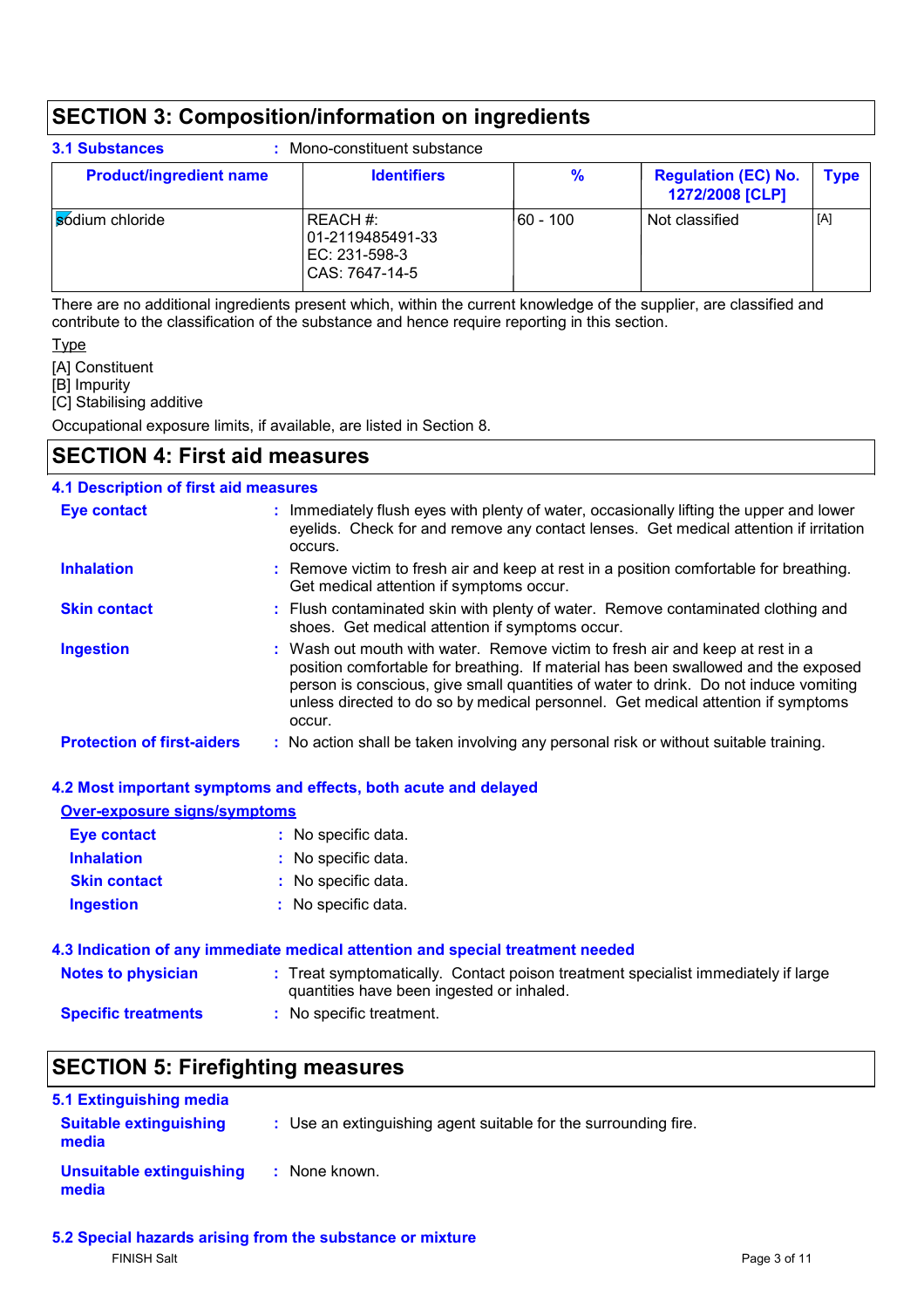#### **SECTION 5: Firefighting measures :** Promptly isolate the scene by removing all persons from the vicinity of the incident if there is a fire. No action shall be taken involving any personal risk or without suitable training. **Hazardous thermal decomposition products Hazards from the substance or mixture** Decomposition products may include the following materials: **:** halogenated compounds metal oxide/oxides No specific fire or explosion hazard. **:** Fire-fighters should wear appropriate protective equipment and self-contained **:** breathing apparatus (SCBA) with a full face-piece operated in positive pressure mode. Clothing for fire-fighters (including helmets, protective boots and gloves) conforming to European standard EN 469 will provide a basic level of protection for chemical incidents. **Special protective equipment for fire-fighters 5.3 Advice for firefighters Special protective actions for fire-fighters**

### **SECTION 6: Accidental release measures**

|                                                  | 6.1 Personal precautions, protective equipment and emergency procedures                                                                                                                                                                                                            |
|--------------------------------------------------|------------------------------------------------------------------------------------------------------------------------------------------------------------------------------------------------------------------------------------------------------------------------------------|
| For non-emergency<br>personnel                   | : No action shall be taken involving any personal risk or without suitable training.<br>Evacuate surrounding areas. Keep unnecessary and unprotected personnel from<br>entering. Do not touch or walk through spilt material. Put on appropriate personal<br>protective equipment. |
|                                                  | For emergency responders : If specialised clothing is required to deal with the spillage, take note of any<br>information in Section 8 on suitable and unsuitable materials. See also the<br>information in "For non-emergency personnel".                                         |
| <b>6.2 Environmental</b><br>precautions          | : Avoid dispersal of spilt material and runoff and contact with soil, waterways, drains<br>and sewers. Inform the relevant authorities if the product has caused environmental<br>pollution (sewers, waterways, soil or air).                                                      |
|                                                  | 6.3 Methods and material for containment and cleaning up                                                                                                                                                                                                                           |
| <b>Small spill</b>                               | : Move containers from spill area. Vacuum or sweep up material and place in a<br>designated, labelled waste container. Dispose of via a licensed waste disposal<br>contractor.                                                                                                     |
| <b>Large spill</b>                               | : Move containers from spill area. Prevent entry into sewers, water courses,<br>basements or confined areas. Vacuum or sweep up material and place in a<br>designated, labelled waste container. Dispose of via a licensed waste disposal<br>contractor.                           |
| <b>6.4 Reference to other</b><br><b>sections</b> | : See Section 1 for emergency contact information.<br>See Section 8 for information on appropriate personal protective equipment.<br>See Section 13 for additional waste treatment information.                                                                                    |

### **SECTION 7: Handling and storage**

The information in this section contains generic advice and guidance. The list of Identified Uses in Section 1 should be consulted for any available use-specific information provided in the Exposure Scenario(s).

### **7.1 Precautions for safe handling**

| <b>Protective measures</b>                       | : Put on appropriate personal protective equipment (see Section 8).                                                                                                                                                                                                                                                                                           |
|--------------------------------------------------|---------------------------------------------------------------------------------------------------------------------------------------------------------------------------------------------------------------------------------------------------------------------------------------------------------------------------------------------------------------|
| <b>Advice on general</b><br>occupational hygiene | : Eating, drinking and smoking should be prohibited in areas where this material is<br>handled, stored and processed. Workers should wash hands and face before<br>eating, drinking and smoking. Remove contaminated clothing and protective<br>equipment before entering eating areas. See also Section 8 for additional<br>information on hygiene measures. |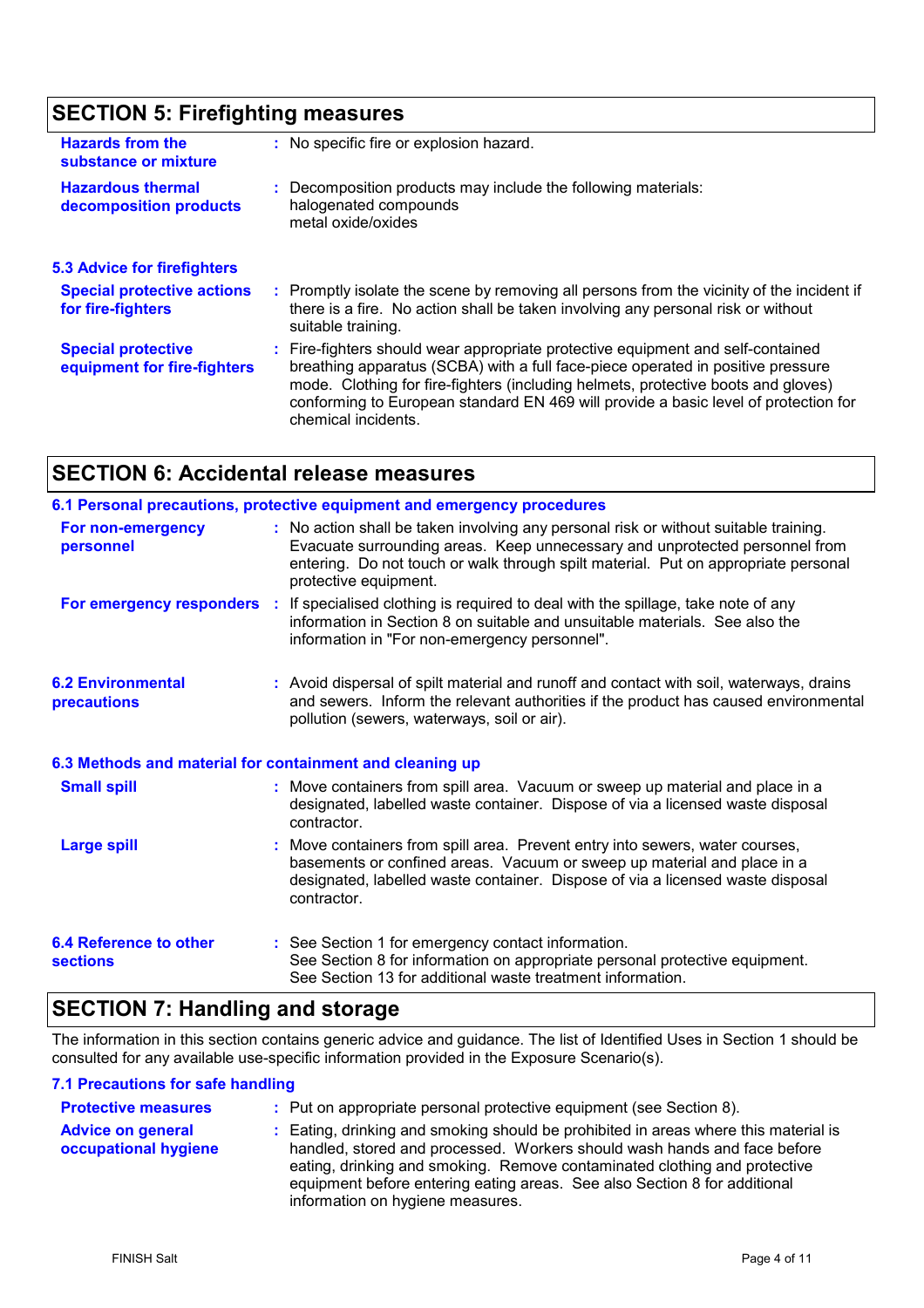### **SECTION 7: Handling and storage**

#### **7.2 Conditions for safe storage, including any incompatibilities**

Store between the following temperatures: 5 to 25°C (41 to 77°F). Store in accordance with local regulations. Store in original container protected from direct sunlight in a dry, cool and well-ventilated area, away from incompatible materials (see Section 10) and food and drink. Keep container tightly closed and sealed until ready for use. Containers that have been opened must be carefully resealed and kept upright to prevent leakage. Do not store in unlabelled containers. Use appropriate containment to avoid environmental contamination.

#### **7.3 Specific end use(s)**

**Recommendations :**

- : Consumer uses
- Washing and cleaning products (including solvent based products)

#### **Industrial sector specific : solutions**

### **SECTION 8: Exposure controls/personal protection**

: Not available.

 $\overline{\text{F}}$ he information in this section contains generic advice and guidance. Information is provided based on typical anticipated uses of the product. Additional measures might be required for bulk handling or other uses that could significantly increase worker exposure or environmental releases.

#### **8.1 Control parameters**

**Occupational exposure limits**

No exposure limit value known.

**procedures**

**Recommended monitoring :** If this product contains ingredients with exposure limits, personal, workplace atmosphere or biological monitoring may be required to determine the effectiveness of the ventilation or other control measures and/or the necessity to use respiratory protective equipment. Reference should be made to monitoring standards, such as the following: European Standard EN 689 (Workplace atmospheres - Guidance for the assessment of exposure by inhalation to chemical agents for comparison with limit values and measurement strategy) European Standard EN 14042 (Workplace atmospheres - Guide for the application and use of procedures for the assessment of exposure to chemical and biological agents) European Standard EN 482 (Workplace atmospheres - General requirements for the performance of procedures for the measurement of chemical agents) Reference to national guidance documents for methods for the determination of hazardous substances will also be required.

### **DNELs/DMELs**

No DNELs/DMELs available.

### **PNECs**

No PNECs available

### **8.2 Exposure controls**

| <b>Appropriate engineering</b><br><b>controls</b> | : Good general ventilation should be sufficient to control worker exposure to airborne<br>contaminants.                                                                                                                                                                                                                                                                                           |
|---------------------------------------------------|---------------------------------------------------------------------------------------------------------------------------------------------------------------------------------------------------------------------------------------------------------------------------------------------------------------------------------------------------------------------------------------------------|
| <b>Individual protection measures</b>             |                                                                                                                                                                                                                                                                                                                                                                                                   |
| <b>Hygiene measures</b>                           | : Wash hands, forearms and face thoroughly after handling chemical products,<br>before eating, smoking and using the lavatory and at the end of the working period.<br>Appropriate techniques should be used to remove potentially contaminated clothing.<br>Wash contaminated clothing before reusing. Ensure that eyewash stations and<br>safety showers are close to the workstation location. |
| <b>Eye/face protection</b>                        | : Safety eyewear complying with an approved standard should be used when a risk<br>assessment indicates this is necessary to avoid exposure to liquid splashes, mists,<br>gases or dusts. If contact is possible, the following protection should be worn,<br>unless the assessment indicates a higher degree of protection: safety glasses with<br>side-shields.                                 |
| <b>Skin protection</b>                            |                                                                                                                                                                                                                                                                                                                                                                                                   |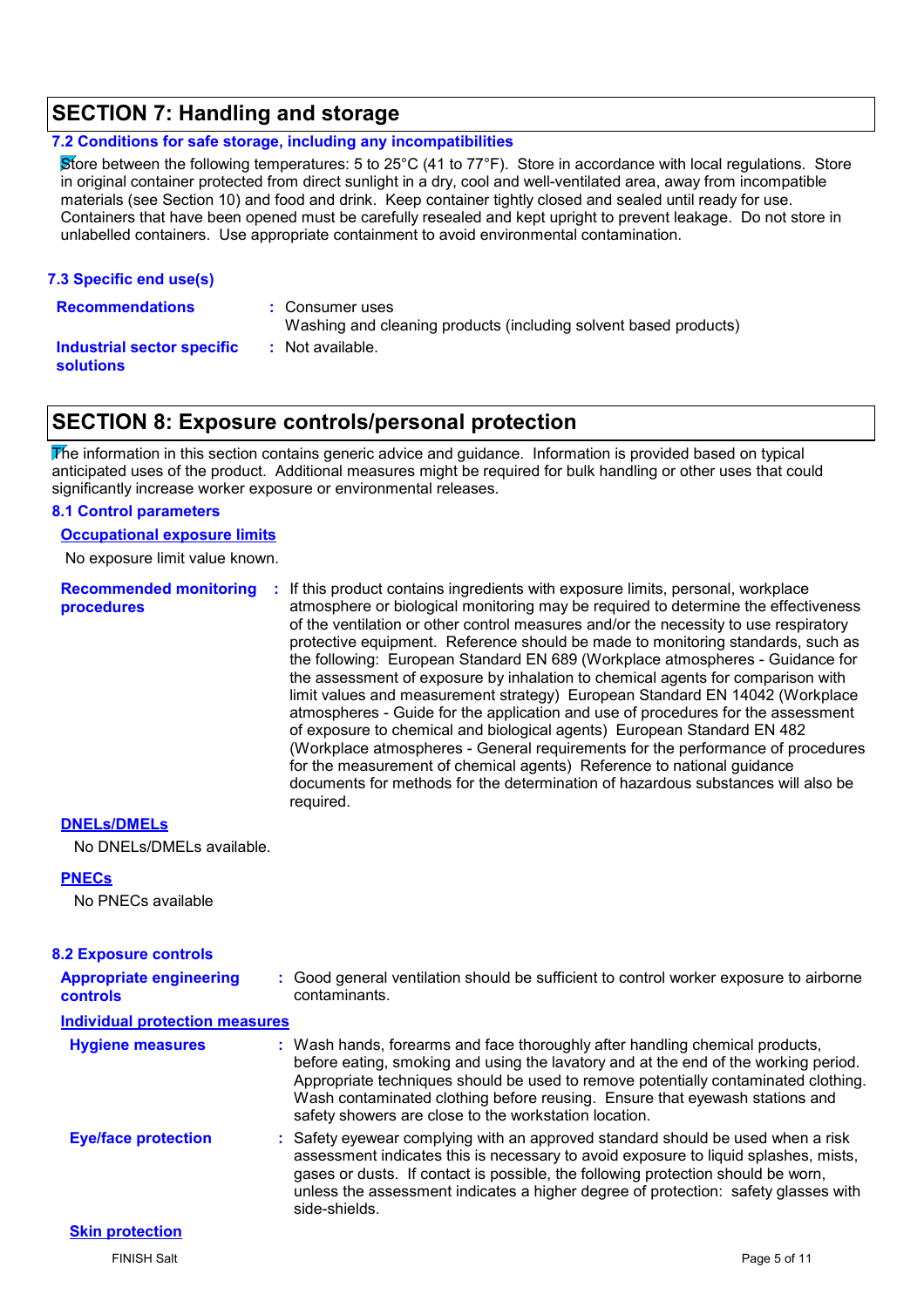## **SECTION 8: Exposure controls/personal protection**

| <b>Hand protection</b>                           | : Chemical-resistant, impervious gloves complying with an approved standard should<br>be worn at all times when handling chemical products if a risk assessment indicates<br>this is necessary.                                                                                                                               |
|--------------------------------------------------|-------------------------------------------------------------------------------------------------------------------------------------------------------------------------------------------------------------------------------------------------------------------------------------------------------------------------------|
| <b>Body protection</b>                           | : Personal protective equipment for the body should be selected based on the task<br>being performed and the risks involved and should be approved by a specialist<br>before handling this product.                                                                                                                           |
| <b>Other skin protection</b>                     | : Appropriate footwear and any additional skin protection measures should be<br>selected based on the task being performed and the risks involved and should be<br>approved by a specialist before handling this product.                                                                                                     |
| <b>Respiratory protection</b>                    | Based on the hazard and potential for exposure, select a respirator that meets the<br>appropriate standard or certification. Respirators must be used according to a<br>respiratory protection program to ensure proper fitting, training, and other important<br>aspects of use.                                             |
| <b>Environmental exposure</b><br><b>controls</b> | Emissions from ventilation or work process equipment should be checked to<br>ensure they comply with the requirements of environmental protection legislation.<br>In some cases, fume scrubbers, filters or engineering modifications to the process<br>equipment will be necessary to reduce emissions to acceptable levels. |

### **SECTION 9: Physical and chemical properties**

| 9.1 Information on basic physical and chemical properties |                                                                      |
|-----------------------------------------------------------|----------------------------------------------------------------------|
| <b>Appearance</b>                                         |                                                                      |
| <b>Physical state</b>                                     | Solid.                                                               |
| <b>Colour</b>                                             | Not available.                                                       |
| <b>Odour</b>                                              | Not available.                                                       |
| <b>Odour threshold</b>                                    | Not available.                                                       |
| pH                                                        | 7 [Conc. (% w/w): 10%]                                               |
| <b>Melting point/freezing point</b>                       | 800.85°C                                                             |
| <b>Initial boiling point and</b><br>boiling range         | 1413°C                                                               |
| <b>Flash point</b>                                        | Not available.                                                       |
| <b>Evaporation rate</b>                                   | Not available.                                                       |
| <b>Flammability (solid, gas)</b>                          | Not available.                                                       |
| <b>Burning time</b>                                       | Not available.                                                       |
| <b>Burning rate</b>                                       | Not available.                                                       |
| <b>Upper/lower flammability or</b><br>explosive limits    | : Not available.                                                     |
| <b>Vapour pressure</b>                                    | : 0.13 kPa [room temperature]                                        |
| <b>Vapour density</b>                                     | Not available.                                                       |
| <b>Density</b>                                            | Not available.                                                       |
| <b>Solubility(ies)</b>                                    | Easily soluble in the following materials: cold water and hot water. |
| <b>Partition coefficient: n-octanol/:</b><br>water        | Not available.                                                       |
| <b>Decomposition temperature</b>                          | : Not available.                                                     |
| <b>Viscosity</b>                                          | Not available.                                                       |
| <b>Explosive properties</b>                               | Not available.                                                       |
| <b>Oxidising properties</b>                               | Not available.                                                       |
| <b>Corrosivity Remarks</b>                                | Not available.                                                       |
| 9.2 Other information                                     |                                                                      |
| <b>Solubility in water</b>                                | $\frac{1}{358}$ g/l                                                  |

No additional information.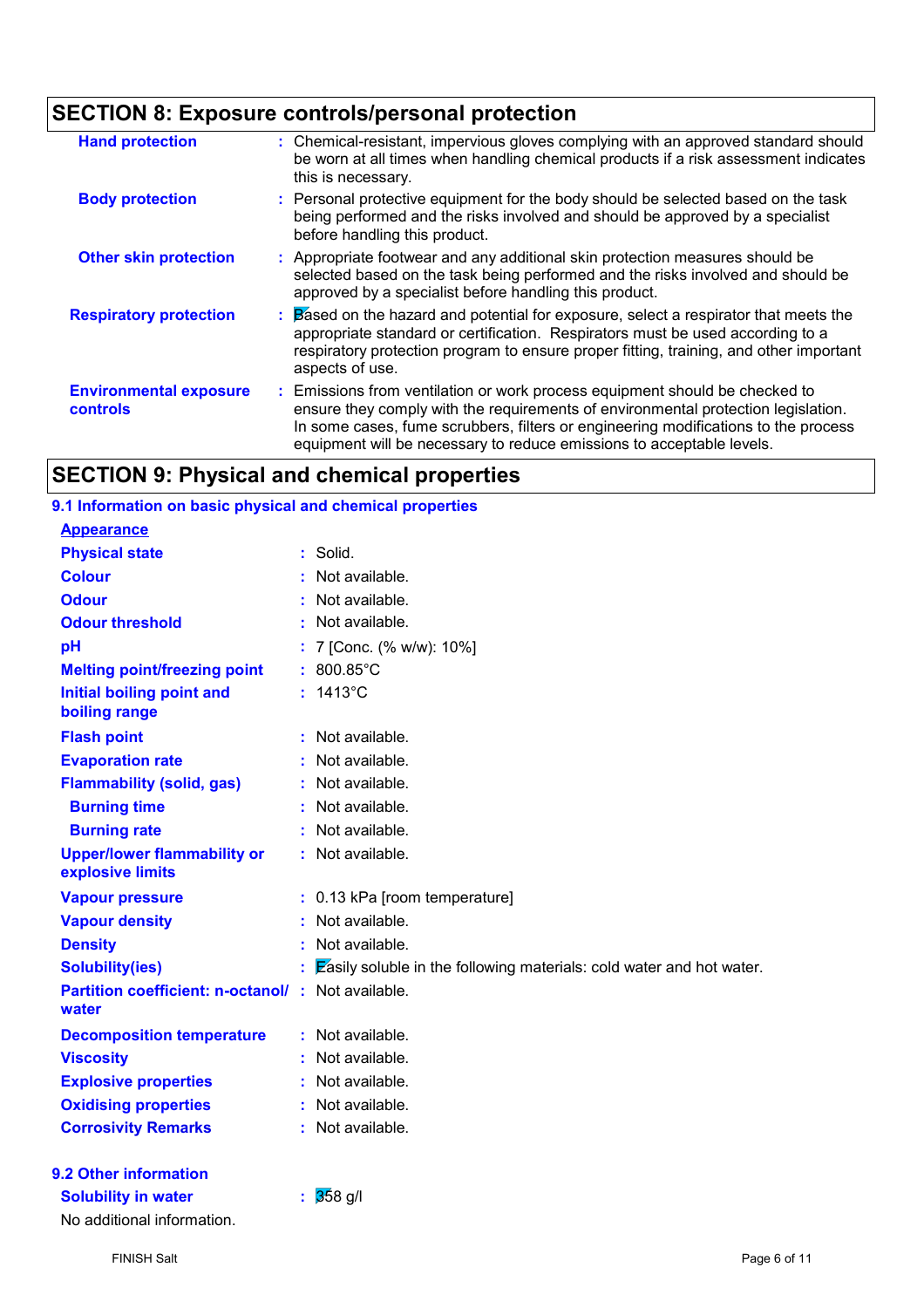| <b>SECTION 10: Stability and reactivity</b>                                      |                                                                                                                               |  |
|----------------------------------------------------------------------------------|-------------------------------------------------------------------------------------------------------------------------------|--|
| <b>10.1 Reactivity</b>                                                           | : No specific test data related to reactivity available for this product or its ingredients.                                  |  |
| <b>10.2 Chemical stability</b>                                                   | : The product is stable.                                                                                                      |  |
| <b>10.3 Possibility of</b><br>hazardous reactions                                | : Under normal conditions of storage and use, hazardous reactions will not occur.                                             |  |
| <b>10.4 Conditions to avoid</b>                                                  | : No specific data.                                                                                                           |  |
| 10.5 Incompatible materials                                                      | : No specific data.                                                                                                           |  |
| <b>10.6 Hazardous</b><br>decomposition products<br><b>Instability Conditions</b> | : Under normal conditions of storage and use, hazardous decomposition products<br>should not be produced.<br>: Not available. |  |
| Instability temperature                                                          | : Not available.                                                                                                              |  |

### **SECTION 11: Toxicological information**

### **11.1 Information on toxicological effects**

| <b>Acute toxicity</b>          |               |                |             |                 |
|--------------------------------|---------------|----------------|-------------|-----------------|
| <b>Product/ingredient name</b> | <b>Result</b> | <b>Species</b> | <b>Dose</b> | <b>Exposure</b> |
| Sodium chloride                | LD50 Oral     | Rat            | 3000 mg/kg  |                 |

**Conclusion/Summary :** Based on available data, the classification criteria are not met.

### **Irritation/Corrosion**

| <b>Product/ingredient name</b> | <b>Result</b>                                                       | <b>Species</b>   | <b>Score</b> | <b>Exposure</b>                                   | <b>Observation</b> |
|--------------------------------|---------------------------------------------------------------------|------------------|--------------|---------------------------------------------------|--------------------|
| sódium chloride                | Eyes - Moderate irritant                                            | Rabbit           |              | <b>24 hours 100</b><br>milligrams                 |                    |
|                                | Eyes - Moderate irritant<br>Skin - Mild irritant                    | Rabbit<br>Rabbit |              | 10 milligrams -<br>24 hours 500   -<br>milligrams |                    |
| <b>Skin</b>                    | : Based on available data, the classification criteria are not met. |                  |              |                                                   |                    |

| OMIL | Based on available data, the classification chilena are not met.    |  |
|------|---------------------------------------------------------------------|--|
| Eyes | : Based on available data, the classification criteria are not met. |  |
|      |                                                                     |  |

### **Respiratory :** Based on available data, the classification criteria are not met.

### **Sensitisation**

No known effect according to our database.

| Skin | : Based on available data, the classification criteria are not met. |
|------|---------------------------------------------------------------------|
|      |                                                                     |

**Respiratory :** Based on available data, the classification criteria are not met.

### **Mutagenicity**

No known effect according to our database.

| <b>Conclusion/Summary</b> |  | * Based on available data, the classification criteria are not met. |
|---------------------------|--|---------------------------------------------------------------------|
|---------------------------|--|---------------------------------------------------------------------|

### **Carcinogenicity**

No known effect according to our database.

| <b>Conclusion/Summary</b> | Based on available data, the classification criteria are not met. |  |
|---------------------------|-------------------------------------------------------------------|--|
|---------------------------|-------------------------------------------------------------------|--|

### **Reproductive toxicity**

No known effect according to our database.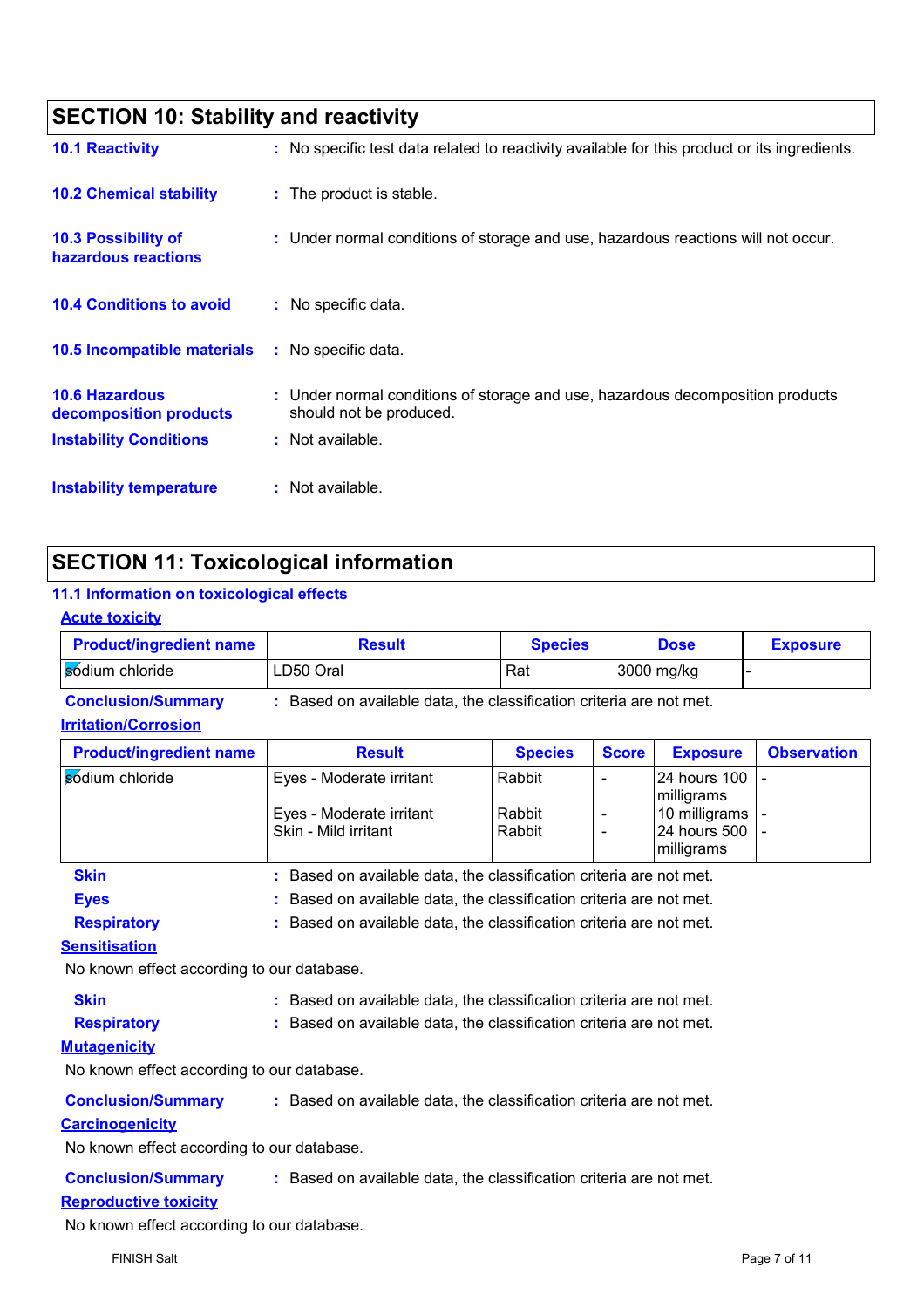### **SECTION 11: Toxicological information**

| SECTION 11: Toxicological information                     |                                                                                            |
|-----------------------------------------------------------|--------------------------------------------------------------------------------------------|
| <b>Conclusion/Summary</b>                                 | : Based on available data, the classification criteria are not met.                        |
| <b>Teratogenicity</b>                                     |                                                                                            |
| No known effect according to our database.                |                                                                                            |
| <b>Conclusion/Summary</b>                                 | : Based on available data, the classification criteria are not met.                        |
| Specific target organ toxicity (single exposure)          |                                                                                            |
| No known effect according to our database.                |                                                                                            |
| <b>Specific target organ toxicity (repeated exposure)</b> |                                                                                            |
| No known effect according to our database.                |                                                                                            |
| <b>Aspiration hazard</b>                                  |                                                                                            |
| No known effect according to our database.                |                                                                                            |
|                                                           |                                                                                            |
| <b>Potential acute health effects</b>                     |                                                                                            |
| <b>Eye contact</b>                                        | : No known significant effects or critical hazards.                                        |
| <b>Inhalation</b>                                         | : No known significant effects or critical hazards.                                        |
| <b>Skin contact</b>                                       | : No known significant effects or critical hazards.                                        |
| <b>Ingestion</b>                                          | : No known significant effects or critical hazards.                                        |
|                                                           | <b>Symptoms related to the physical, chemical and toxicological characteristics</b>        |
| <b>Eye contact</b>                                        | : No specific data.                                                                        |
| <b>Inhalation</b>                                         | : No specific data.                                                                        |
| <b>Skin contact</b>                                       | : No specific data.                                                                        |
| <b>Ingestion</b>                                          | : No specific data.                                                                        |
|                                                           | Delayed and immediate effects as well as chronic effects from short and long-term exposure |
| <b>Short term exposure</b>                                |                                                                                            |
| <b>Potential immediate</b><br>effects                     | : Not available.                                                                           |
| <b>Potential delayed effects</b>                          | : Not available.                                                                           |
| <b>Long term exposure</b>                                 |                                                                                            |
| <b>Potential immediate</b><br>effects                     | $:$ Not available.                                                                         |
| <b>Potential delayed effects</b>                          | : Not available.                                                                           |
| <b>Potential chronic health effects</b>                   |                                                                                            |
| Not available.                                            |                                                                                            |
| <b>Conclusion/Summary</b>                                 | : Based on available data, the classification criteria are not met.                        |
| <b>General</b>                                            | No known significant effects or critical hazards.                                          |
| <b>Carcinogenicity</b>                                    | No known significant effects or critical hazards.                                          |
| <b>Mutagenicity</b>                                       | No known significant effects or critical hazards.                                          |

- **Teratogenicity :** No known significant effects or critical hazards. **Developmental effects :** No known significant effects or critical hazards.
- **Fertility effects :** No known significant effects or critical hazards.

#### **Other information :** : Not available.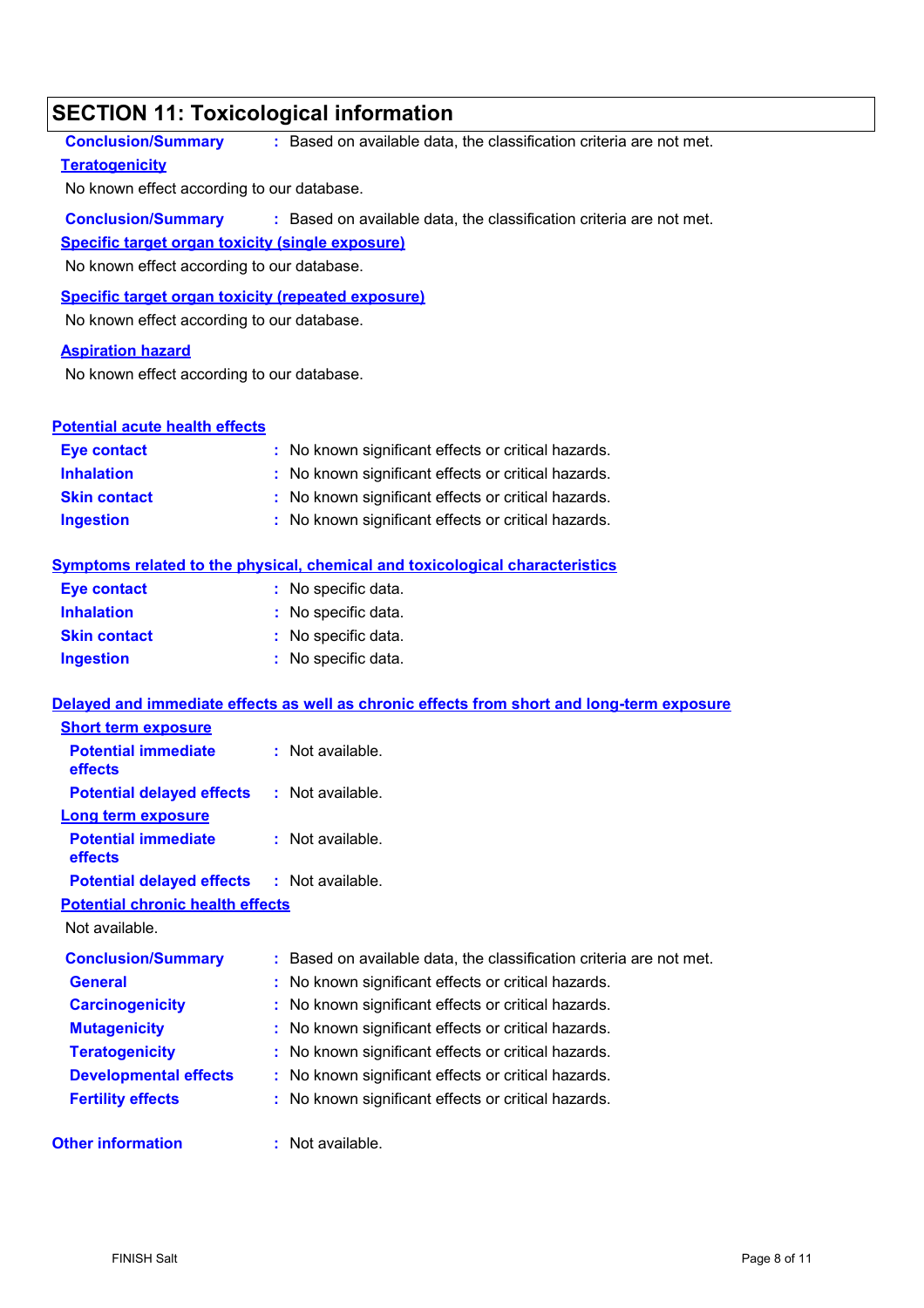### **SECTION 12: Ecological information**

### **12.1 Toxicity**

| <b>Product/ingredient name</b> | <b>Result</b>                                                   | <b>Species</b>                                                                  | <b>Exposure</b> |
|--------------------------------|-----------------------------------------------------------------|---------------------------------------------------------------------------------|-----------------|
| sódium chloride                | Acute EC50 2430000 µg/l Fresh water                             | Algae - Navicula seminulum                                                      | 96 hours        |
|                                | Acute EC50 28.85 mg/dm3 Fresh water Algae - Pseudokirchneriella | subcapitata                                                                     | 72 hours        |
|                                | Acute EC50 519.6 mg/l Fresh water                               | Crustaceans - Cypris<br>subglobosa                                              | 48 hours        |
|                                | Acute EC50 402600 µg/l Fresh water                              | Daphnia - Daphnia magna                                                         | 48 hours        |
|                                | Acute IC50 6.87 g/L Fresh water                                 | Aquatic plants - Lemna minor                                                    | 96 hours        |
|                                | Acute LC50 1000000 µg/l Fresh water                             | Fish - Morone saxatilis - Larvae                                                | 96 hours        |
|                                | Chronic LC10 781 mg/l Fresh water                               | Crustaceans - Hyalella azteca -<br>Juvenile (Fledgling, Hatchling,<br>Weanling) | 3 weeks         |
|                                | Chronic NOEC 6 g/L Fresh water                                  | Aquatic plants - Lemna minor                                                    | 96 hours        |
|                                | Chronic NOEC 0.314 g/L Fresh water                              | Daphnia - Daphnia pulex                                                         | 21 days         |
|                                | Chronic NOEC 100 mg/l Fresh water                               | Fish - Gambusia holbrooki -<br>Adult                                            | 8 weeks         |

### **12.2 Persistence and degradability**

This surfactant complies with the biodegradability criteria as laid down in Regulation (EC) No.648/2004 on detergents. Data to support this assertion are held at the disposal of the competent authorities of the Member States and will be made available to them, at their direct request or at the request of a detergent manufacturer.

No known effect according to our database.

#### **12.3 Bioaccumulative potential**

No known effect according to our database.

| <b>12.4 Mobility in soil</b>                            |                                                       |
|---------------------------------------------------------|-------------------------------------------------------|
| <b>Soil/water partition</b><br><b>coefficient (Koc)</b> | $:$ Not available.                                    |
| <b>Mobility</b>                                         | $:$ Not available.                                    |
| 12.5 Results of PBT and vPvB assessment                 |                                                       |
| <b>PBT</b>                                              | $:$ Not available.                                    |
|                                                         | P: Not available. B: Not available. T: Not available. |
| <b>vPvB</b>                                             | $:$ Not available.                                    |
|                                                         | vP: Not available, vB: Not available.                 |
| <b>12.6 Other adverse effects</b>                       | : No known significant effects or critical hazards.   |

### **SECTION 13: Disposal considerations**

The information in this section contains generic advice and guidance. The list of Identified Uses in Section 1 should be consulted for any available use-specific information provided in the Exposure Scenario(s).

#### **13.1 Waste treatment methods**

| <b>Product</b>             |                                                                                                                                                                                                                                                                                                                                                                                                                                                                                                                                                      |
|----------------------------|------------------------------------------------------------------------------------------------------------------------------------------------------------------------------------------------------------------------------------------------------------------------------------------------------------------------------------------------------------------------------------------------------------------------------------------------------------------------------------------------------------------------------------------------------|
| <b>Methods of disposal</b> | : The generation of waste should be avoided or minimised wherever possible.<br>Disposal of this product, solutions and any by-products should at all times comply<br>with the requirements of environmental protection and waste disposal legislation<br>and any regional local authority requirements. Dispose of surplus and non-<br>recyclable products via a licensed waste disposal contractor. Waste should not be<br>disposed of untreated to the sewer unless fully compliant with the requirements of<br>all authorities with jurisdiction. |
| <b>FINISH Salt</b>         | Page 9 of 11                                                                                                                                                                                                                                                                                                                                                                                                                                                                                                                                         |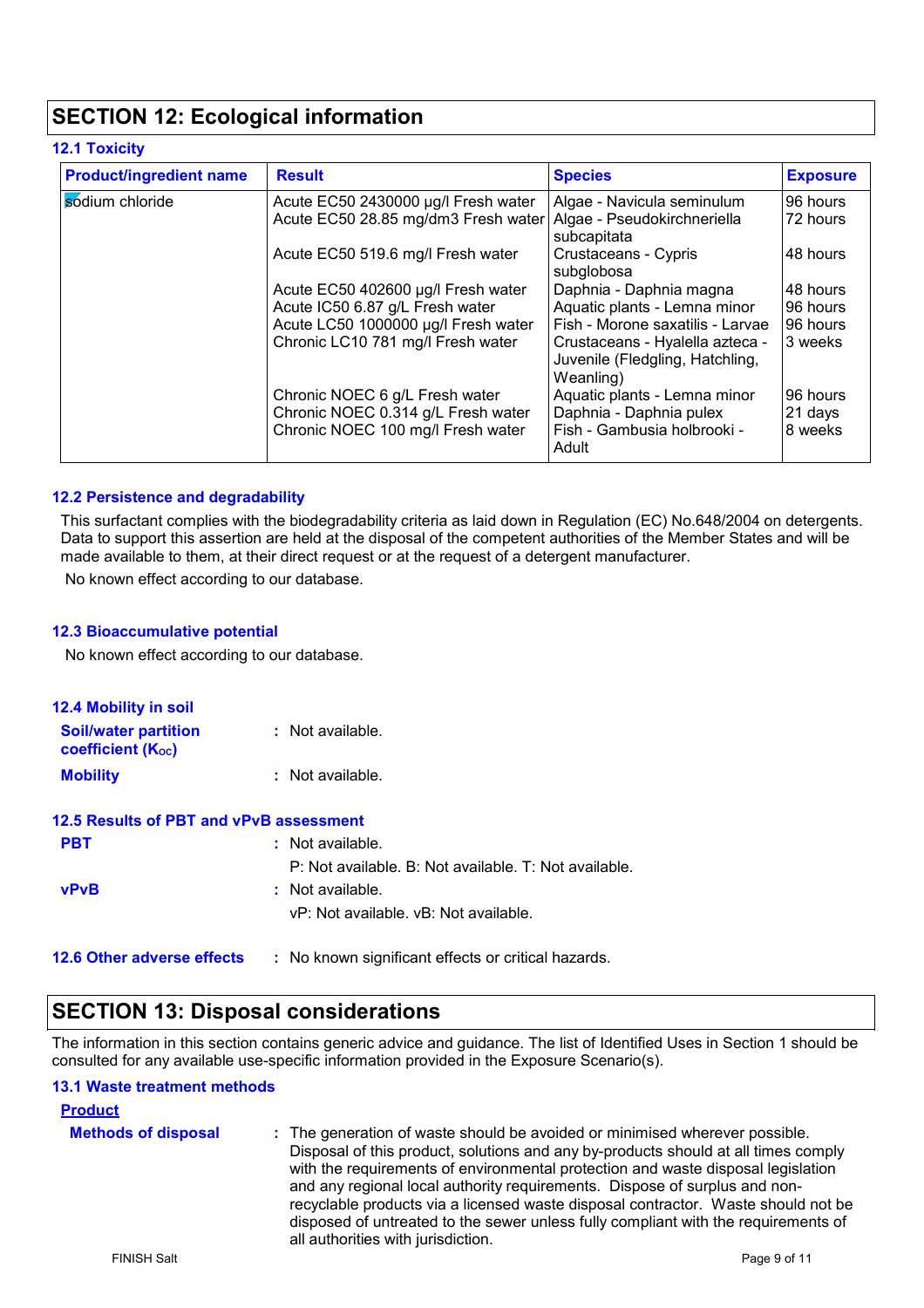### **SECTION 13: Disposal considerations**

| <b>Hazardous waste</b>     | : Within the present knowledge of the supplier, this product is not regarded as<br>hazardous waste, as defined by EU Directive 2008/98/EC.                                                                                                |
|----------------------------|-------------------------------------------------------------------------------------------------------------------------------------------------------------------------------------------------------------------------------------------|
| <b>Packaging</b>           |                                                                                                                                                                                                                                           |
| <b>Methods of disposal</b> | : The generation of waste should be avoided or minimised wherever possible. Waste<br>packaging should be recycled. Incineration or landfill should only be considered<br>when recycling is not feasible.                                  |
| <b>Special precautions</b> | : This material and its container must be disposed of in a safe way. Empty containers<br>or liners may retain some product residues. Avoid dispersal of spilt material and<br>runoff and contact with soil, waterways, drains and sewers. |

### **SECTION 14: Transport information**

This preparation is not classified as dangerous according to international transport regulations (ADR/RID, IMDG or ICAO/IATA).

For long distance transport of bulk material or shrunk pallet take into consideration sections 7 and 10.

### **SECTION 15: Regulatory information**

| 15.1 Safety, health and environmental regulations/legislation specific for the substance or mixture |
|-----------------------------------------------------------------------------------------------------|
| EU Regulation (EC) No. 1907/2006 (REACH)                                                            |
| <b>Annex XIV - List of substances subject to authorisation</b>                                      |
| <b>Annex XIV</b>                                                                                    |
| None of the components are listed.                                                                  |
| <b>Substances of very high concern</b>                                                              |
| None of the components are listed.                                                                  |
| <b>Annex XVII - Restrictions : None</b>                                                             |
| on the manufacture,                                                                                 |
| placing on the market<br>and use of certain                                                         |
| dangerous substances,                                                                               |
| mixtures and articles                                                                               |
| <b>Other EU regulations</b>                                                                         |
| <b>Europe inventory</b><br>: All components are listed or exempted.                                 |
| Ozone depleting substances (1005/2009/EU)                                                           |
| Not listed.                                                                                         |
| Prior Informed Consent (PIC) (649/2012/EU)                                                          |
| Not listed.                                                                                         |
| <b>Seveso Directive</b>                                                                             |
| This product is not controlled under the Seveso Directive.                                          |
| $\frac{1}{3}$ Appendix No. 3<br><b>Hazard class for water</b>                                       |
|                                                                                                     |
| <b>15.2 Chemical safety</b><br>: Complete.                                                          |
| assessment                                                                                          |

### **SECTION 16: Other information**

 $\nabla$  Indicates information that has changed from previously issued version.

| <b>Abbreviations and</b> | $\therefore$ ATE = Acute Toxicity Estimate                                    |
|--------------------------|-------------------------------------------------------------------------------|
| acronyms                 | CLP = Classification, Labelling and Packaging Regulation [Regulation (EC) No. |
|                          | 1272/2008]                                                                    |
|                          | DMEL = Derived Minimal Effect Level                                           |
|                          | DNEL = Derived No Effect Level                                                |
|                          | EUH statement = CLP-specific Hazard statement                                 |
|                          | PBT = Persistent, Bioaccumulative and Toxic                                   |